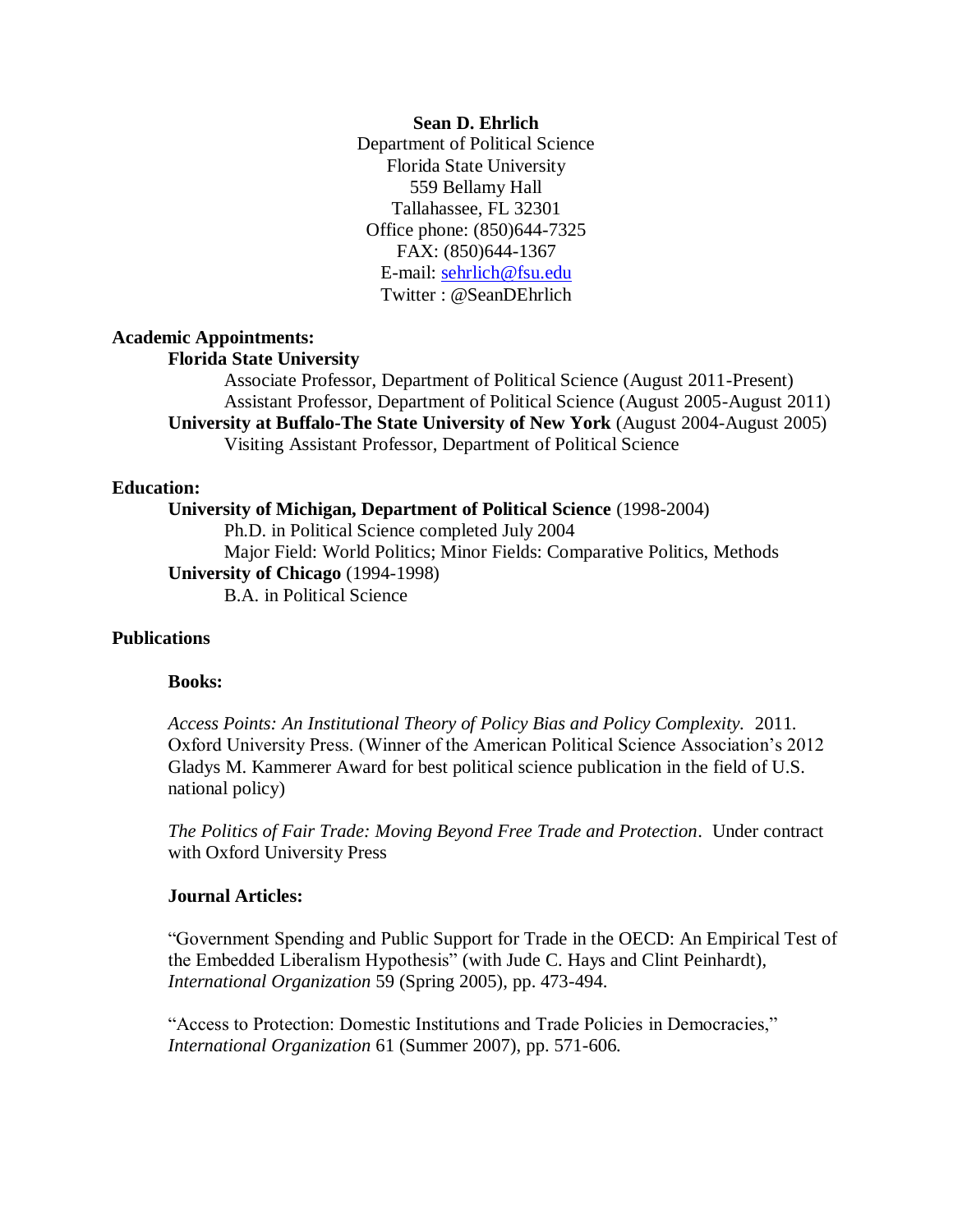"The Tariff and the Lobbyist: Political Institutions, Interest Group Politics, and U.S. Trade Policy," *International Studies Quarterly* 52 (Summer 2008), pp. 427-446*.*

"How Common is the Common External Tariff? Domestic Influences on European Union Trade Policy" *European Union Politics* 10 (March 2009), pp. 115-141.

"Constituency Size and Support for Trade Liberalization: An Analysis of Foreign Economic Policy Preferences in Congress," *Foreign Policy Analysis* 5 (July 2009): 215- 232.

"Who Supports Compensation? Individual Preferences for Trade-Related Unemployment Insurance."*Business and Politics* 12 (May 2010), Article 3*.*

"The Fair Trade Challenge to Embedded Liberalism" *International Studies Quarterly* 54 (December 2010): 1013-1033.

"Risk, Risk Orientation, and Policy Opinions: The Case of Free Trade" (With Cherie Maestas) *Political Psychology* 31 (October 2010): 657-684*.*

"Does Compensating those Harmed Increase Support for Trade? An Experimental Test of the Embedded Liberalism Thesis" (With Eddie Hearn). *Foreign Policy Analysis.* 10 (April 2014): 149-164

"Whom Do European Corporations Lobby? The Domestic Institutional Determinants of Interest Group Activity in the European Union" (With Eryn Jones) *Business and Politics*. Forthcoming.

## **Book Chapters:**

"Government Spending and Public Support for Trade in the OECD: An Empirical Test of the Embedded Liberalism Hypothesis" (with Jude C. Hays and Clint Peinhardt) in John G. Ruggie, ed., *Embedding Global Markets: An Enduring Challenge*, Ashgate Publishers. (Reprint of *IO* article.)

"Government Spending and Public Support for Trade in the OECD" (with Jude C. Hays and Clint Peinhardt) in Edward D. Mansfield, ed. 2015. *International Trade and the New Global Economy*, Elgar Publishers. (Reprint of *IO* article.)

## **Other:**

Review of Saskia Sassen's *Territory, Authority, Rights: From Medieval to Global Assemblages*. *Comparative Political Studies* 40 (July 2007), pp. 912-915*.*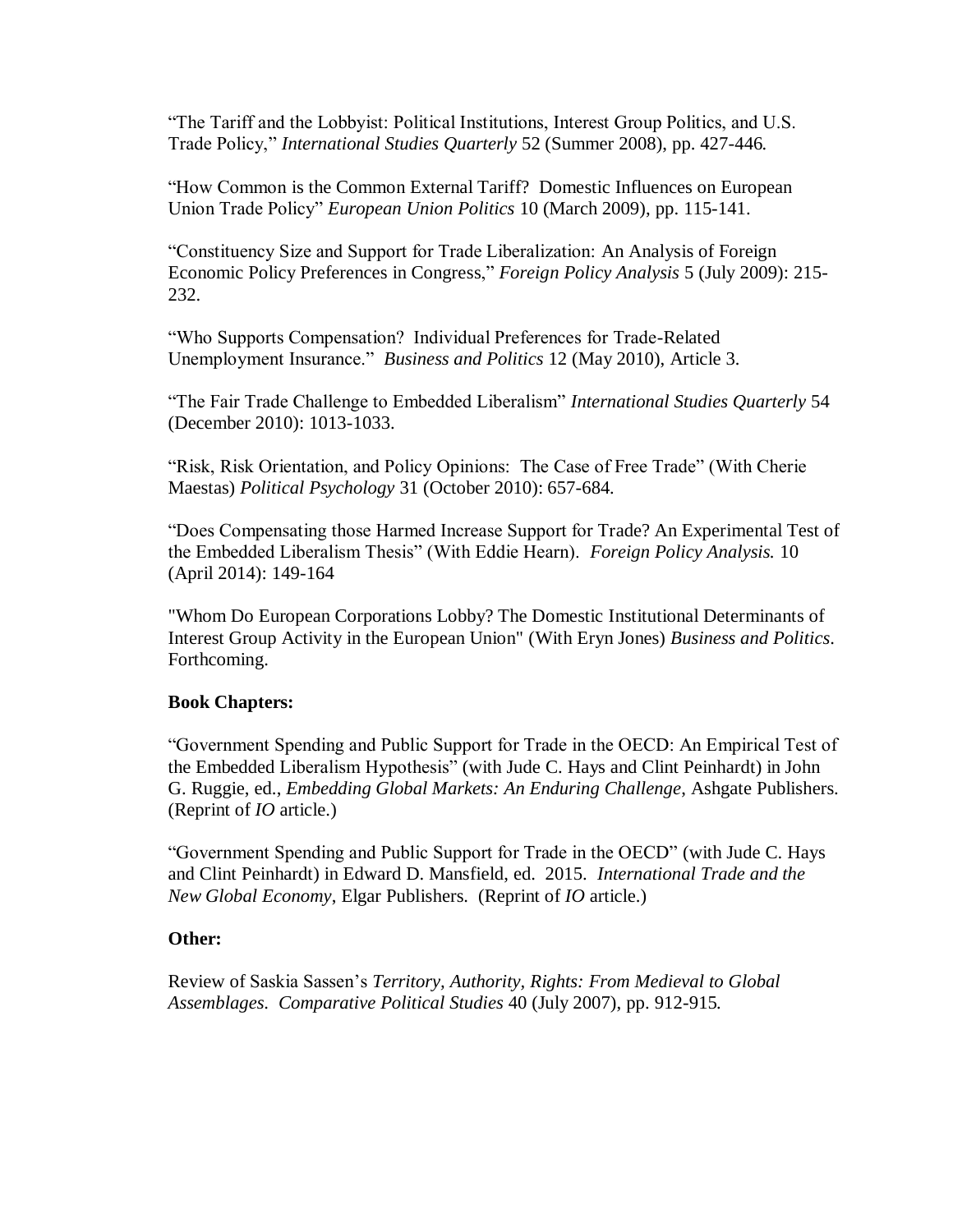### **Working Papers and Research in Progress**

"Why Support one Free Trade Agreement and Not Another"

"Access Points, Monetary Autonomy, and Exchange Rates: Domestic Institutional Influences on International Monetary Policy"

"Access Point Theory and Human Rights Violations" (With Jill Haglund and Kim Fruge)

"Institutions and Credit Rating Agencies: Does Regulatory Quality Matter?" (With Adrian Thurstin)

### **Selected Conference Papers**

"Why Support one Free Trade Agreement and Not Another" Presented at "Politics  $\&$ Markets in the Developing World" conference at the DeVoe Moore Center and Florida State University, 2016.

"Institutions and Credit Rating Agencies: Does Regulatory Quality Matter?" (With Adrian Thurstin) Presented at 2015 MPSA Annual Meeting.

"Access Points, Monetary Autonomy, and Exchange Rates: Domestic Institutional Influences on International Monetary Policy" Paper presented at 2014 MPSA Annual Meeting

"Whom Do European Corporations Lobby? The Domestic Institutional Determinants of Interest Group Activity in the European Union" (With Eryn Jones) Paper presented at 2011 APSA Annual Meeting, 2012 MPSA Annual Meeting, and 2014 EPSA Annual Meeting

"Does Compensating those Harmed Increase Support for Trade? An Experimental Test of the Embedded Liberalism Thesis" (With Eddie Hearn) Presented at 2010 Internal Political Economy Society Annual Meeting and 2010 MPSA Annual Meeting

"Domestic Institutions and the Specificity of Tariffs: An Access Point Theory for Trade Policy Complexity" Presented at 2010 MPSA Annual Meeting

"Trade Policy Preferences and Concern About Your Job" (With Cherie Maestas, Eddie Hearn, and Piotr Urbanski) Presented at 2010 MPSA Annual Meeting

"Risk Orientation and Trade Policy Preferences" (with Cherie Maestes) Presented at 2008 APSA Annual Meeting and 2009 MPSA Annual Meeting

"Which Countries Go Green? An Access Point Theory of Democratic Institutions and Environmental Regulations" Presented at 2009 MPSA Annual Meeting.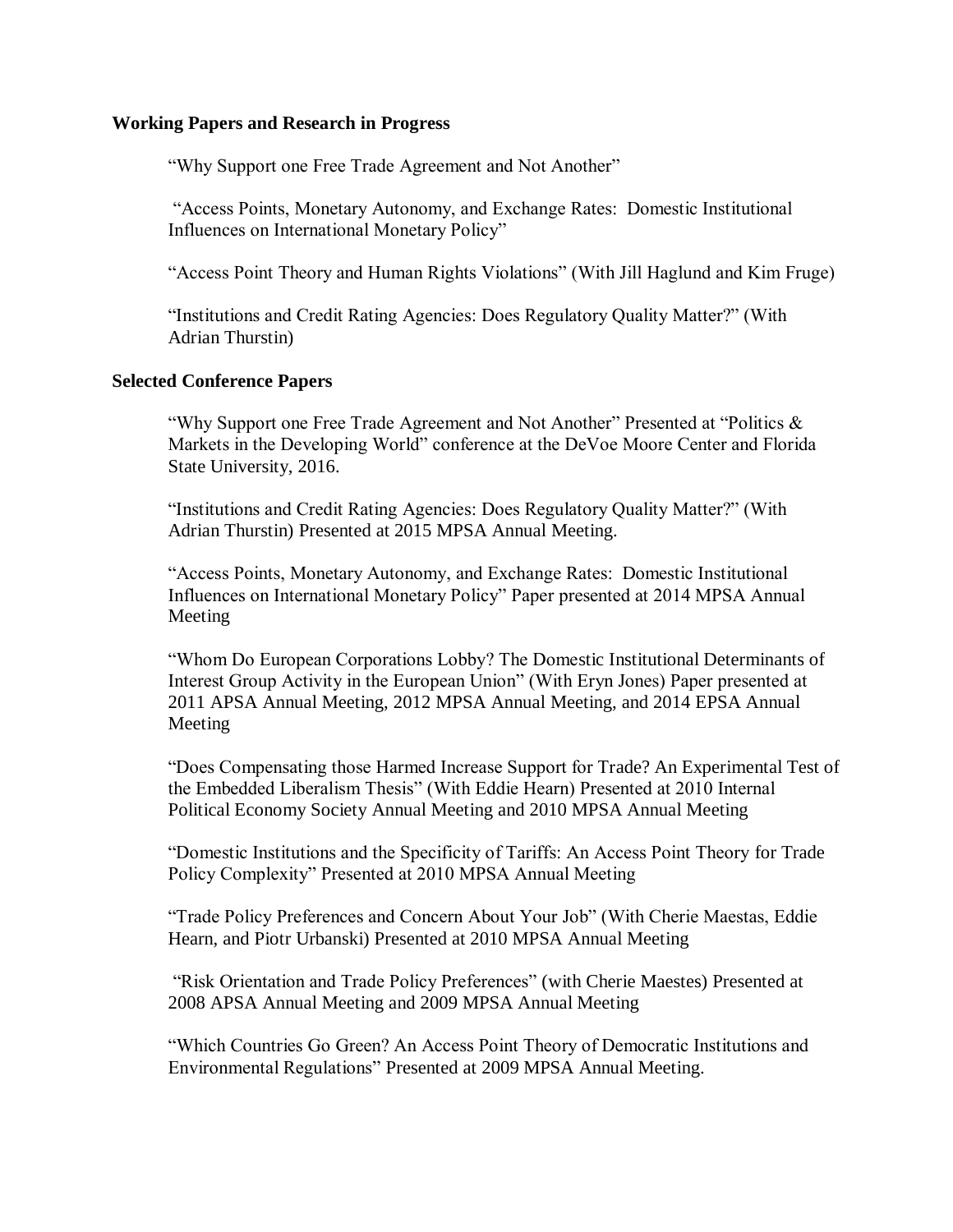"Are Fair Traders Actually Protectionist?: The Economic and Political Bases of Support for Fair Trade in the European Union" Presented at the 2007 APSA Annual Meeting and 2008 MPSA Annual Meeting.

"Is Fair Trade Just Protectionism in Disguise?" Presented at the 2007 MPSA Annual Meetings

"How Common is the Common External Tariff? Domestic Influences on European Union Trade Policy," Presented at 2005 MPSA and APSA Annual Meetings

"Access to Protection: Democratic Institutions and Trade Policies in Democracies," Presented at the 2003 MPSA and APSA Annual Meetings

"The RTAA and the Lobbyist: Democratic Institutions and Trade Liberalization," Paper presented at 2002 ISA and MPSA Annual Meetings

"The Probability of Recounts Under Differing Electoral Laws," Paper presented at APSA 2001 Annual Meetings

"Democracy, Values, and Economic Development: Estimating a Recursive System," (with Robert J. Franzese, Jr., and Ronald F. Inglehart) Paper presented at the 1999 APSA Annual Meetings and at the 2000 MPSA Annual Meetings.

"Presidentialism and the Effective Number of Parties," Paper presented at the MPSA 2000 Annual Meetings

### **Teaching Interests:**

International Political Economy International Organizations Globalization Trade Policy Introduction to International Relations European Union Politics Comparative Political Economy Comparative Democratic Institutions Research Methods and Statistics

### **Service:**

Florida State University:

Department of Political Science:

Field Coordinator for International Relations Fall 2012-Present Field Coordinator for Comparative Politics, Fall 2011-Fall 2012 Member of Graduate Affairs Committee, Fall 2011-Present Member of Undergraduate Affairs Committee, Fall 2005-Fall 2011 Member of Executive Committee for the Center for the Study of Democratic Performance, Spring 2010-Spring 2011 Member of Executive Committee, Fall 2008-Spring 2009